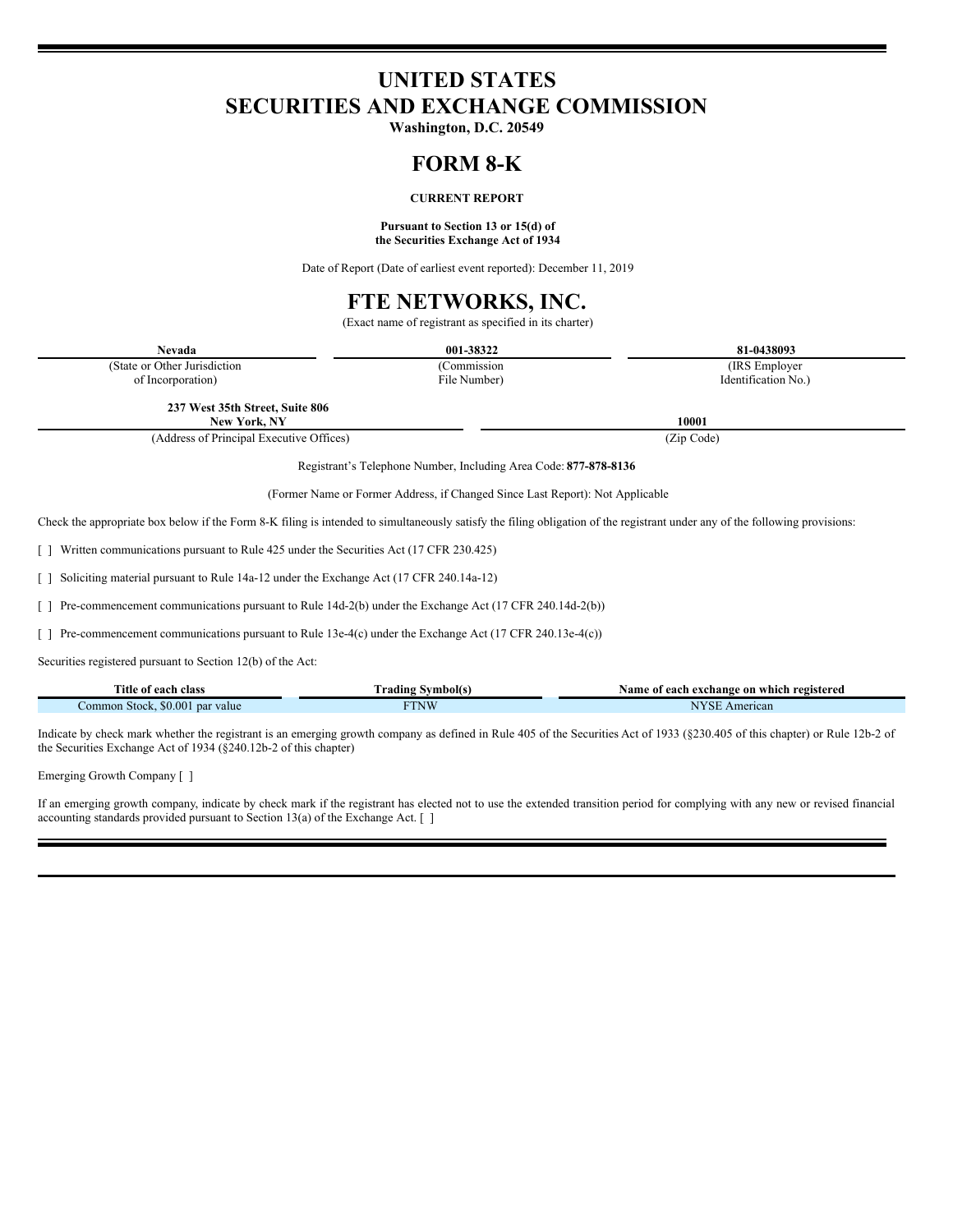#### Item 3.01 Notice of Delisting or Failure to Satisfy a Continued Listing Rule or Standard; Transfer of Listing.

On December 11, 2019, FTE Networks, Inc. (the "Company") notified the NYSE American LLC (the "Exchange") that the Company was not in compliance with Section 301 and Section 713(a) of the NYSE American Company Guide (the "Company Guide") as a result of the Company's issuance of shares of its common stock, par value \$0.001 per share ("Common Stock"), without stockholder approval, in an amount equal to more than 20% of its then-outstanding stock for less than the greater of book or market value of the stock, and without submitting an application for the listing of additional shares with the Exchange.

In October and November 2019, the Board of Directors of the Company (the "Board") approved a transaction pursuant to which the Company would issue shares of Common Stock, in an amount less than 20% of its then-outstanding Common Stock, in exchange for the surrender and cancellation of four promissory notes issued or guaranteed by the Company and held by TTP8, LLC ("TTP8") as assignee (such notes, the "Promissory Notes") with aggregate principal and accrued interest outstanding of approximately \$3.9 million. On November 15, 2019, the Company, for purposes of effecting the exchange of the Promissory Notes, issued an aggregate of 5,468,379 shares of Common Stock to TTP8. Due to a misunderstanding of the operation of Rule 713(a) of the Company Guide, the number of shares of Common Stock issued to TTP8 in connection with the exchange transaction amounted to 26% of the number of shares of Common Stock outstanding prior to the transaction, corresponding to approximately 20% of the number of shares of Common Stock outstanding after the issuance.

After the close of business on December 9, 2019, the Board became aware of the error, and the Board immediately took steps to determine the details of the transaction and to begin the process of rescinding the transaction. On December 11, 2019, the Board notified the Exchange of the Company's material noncompliance with Section 713(a) and Section 301 of the Company Guide, and informed the Exchange of its intention to rescind the transaction. Additionally, the staff of the Exchange notified the Company that in the staff's view the Company may not have been in compliance with the Company's notification obligations in Part 4 of the Company Guide with respect to the error. On December 13, 2019, the Company and TTP8 entered into a Rescission Agreement pursuant to which the exchange of the Promissory Notes and the issuance of shares of Common Stock were rescinded and the parties declared the exchange and all transactions arising therefrom to be null and void. Further, pursuant to such Rescission Agreement, the 5,468,379 shares of Common Stock issued to TTP8 were cancelled for no consideration other than the restoration of the Promissory Notes to TTP8. As a result of the rescission, the shares were restored to the status of authorized and unissued shares of the Company, and the number of outstanding shares of the Company remains the same as it was prior to the issuance.

#### **Item 3.02 Unregistered Sales of Equity Securities.**

Concurrently with the execution of the Rescission Agreement, on December 13, 2019 the Company and TTP8 entered into a Note Exchange Agreement pursuant to which TTP8 agreed to surrender the Promissory Notes for cancellation in exchange for the issuance by the Company of 4,193,684 shares of Common Stock (the "Shares"), which is equal to 19.9% of the number of shares of Common Stock outstanding prior to the transaction and represents an exchange rate of approximately \$0.9346 per share of Common Stock. Pursuant to the Note Exchange Agreement, all indebtedness owed to the holder in connection with the Promissory Notes, including any interest accrued and any fees, penalties or other amounts accrued thereunder through the date of closing, shall be fully satisfied by the issuance of the Shares to TTP8, and upon such issuance the Promissory Notes shall be deemed automatically cancelled and of no further force or effect. The closing of the exchange transaction is subject to certain customary conditions, including Company's filing of an additional listing application with the Exchange and the Exchange's approval of the listing of the Shares.

The information set forth in Item 3.01 of this Current Report on Form 8-K is incorporated herein by reference. Both the rescinded issuance of 5,468,379 shares of Common Stock to TTP8 and the issuance of the Shares to TTP8 were effected in reliance on Section 4(a)(2) and Regulation D of the Securities Act of 1933, as amended (the "Securities Act"). The Company did not engage in general solicitation or advertising and did not offer securities to the public in connection with either such issuance. Among other things, TTP8 has represented that (i) the Shares are to be acquired for investment for TTP8's own account and without a view to the resale or redistribution thereof and (ii) it is an accredited investor within the meaning of Rule 501(a) Regulation D promulgated under the Securities Act.

#### 2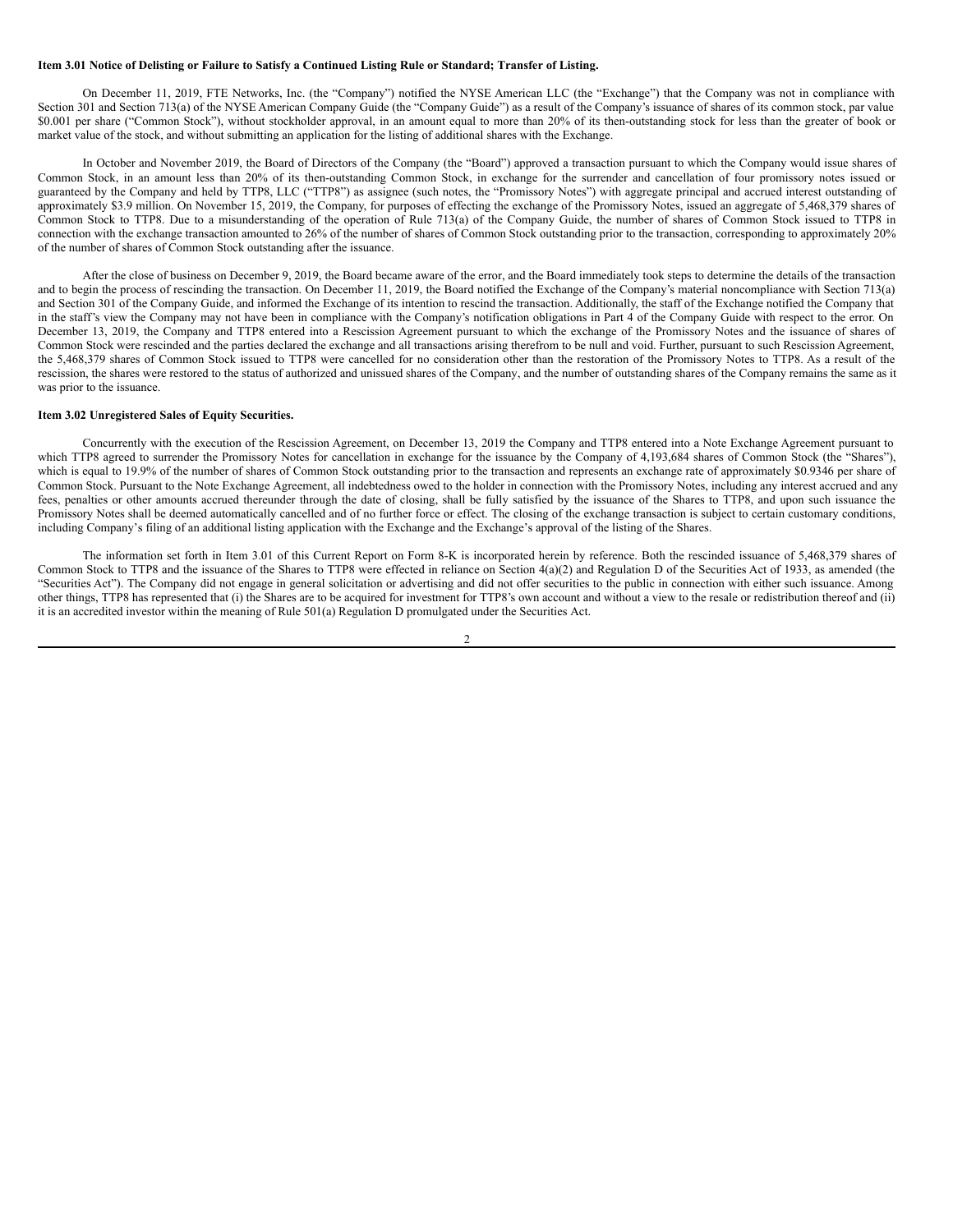#### Item 5.02 Departure of Directors or Certain Officers; Election of Directors; Appointment of Certain Officers; Compensatory Arrangements of Certain Officers.

On December 11, 2019, Stephen M. Goodwin stepped down as the Company's Interim Chief Executive Officer and was appointed as the Company's Executive Vice President of Operations. Concurrently, the Board appointed Michael P. Beys as the Company's new Interim Chief Executive Officer. Mr. Beys was appointed as a director and a member of the Compensation Committee on October 18, 2019.

Mr. Beys, age 48, is a partner with the law firm Beys Liston & Mobargha LLP, which he founded in 2009. He focuses his practice on federal criminal defense, complex commercial litigation and real estate litigation. From 2000 to 2005, Mr. Beys served as a federal prosecutor in the U.S. Attorney's Office for the Eastern District of New York, where he was the lead counsel in over 100 federal prosecutions and investigations involving racketeering, fraud, tax evasion, money laundering, narcotics trafficking, violent crimes and terrorism. Mr. Beys is also currently a director of Secure Property Development & Investment, PLC, a publicly listed (London's AIM) owner and operator of commercial and industrial properties in Eastern Europe. In 2005, he co-founded Aristone Capital, a real estate investment firm which provided mezzanine debt financing to New York area real estate developers. In 1999, he founded Cobblestone Ventures, Inc., a real estate development business which has invested in, or actively managed, numerous conversion and new construction projects in downtown Manhattan. Mr. Beys received a B.A. from Harvard College and a J.D. from Columbia Law School.

In order to ensure that the Company's Compensation Committee consists solely of independent directors in compliance with the requirements of Rule 805(a) of the Company Guide, Mr. Beys was replaced on the Compensation Committee by Peter Ghishan, who has been a member of the Board since October 18, 2019. The Board has previously determined that Mr. Ghishan is "independent" under NYSE listing standards and other governing laws and applicable regulations, including Rule 10A-3 under the Securities Exchange Act of 1934, as amended. Similarly, to ensure that the Company's Nominating and Corporate Governance Committee consists solely of independent directors in compliance with the requirements of Rule 804(a) of the Company Guide, Mr. Beys was replaced on the Nominating and Corporate Governance Committee by Joseph Cunningham, who has been a member of the Board since October 18, 2019. The Board has previously determined that Mr. Cunningham is "independent" under NYSE listing standards and other governing laws and applicable regulations, including Rule 10A-3 under the Securities Exchange Act of 1934, as amended.

There is no arrangement or understanding between Mr. Beys and any other person or persons pursuant to which he was selected as an officer of the Company. There are no family relationships between Mr. Beys and any director or executive officer of the Company. Other than as described below, there are no transactions, since the beginning of the Company's last fiscal year, or any currently proposed transaction, in which the Company was or is to be a participant and the amount involved exceeds \$120,000, and in which Mr. Beys had or will have a direct or indirect material interest. Mr. Beys' law firm represents the Company with respect to certain litigation and regulatory enforcement matters, for which the firm has invoiced the Company or received from the Company approximately \$120,000 during 2019. Mr. Beys will continue as a director of the Company.

Compensation arrangements with Mr. Beys for his service as Interim Chief Executive Officer are under negotiation and will be announced when finalized. The Company is actively seeking a permanent chief executive officer.

3